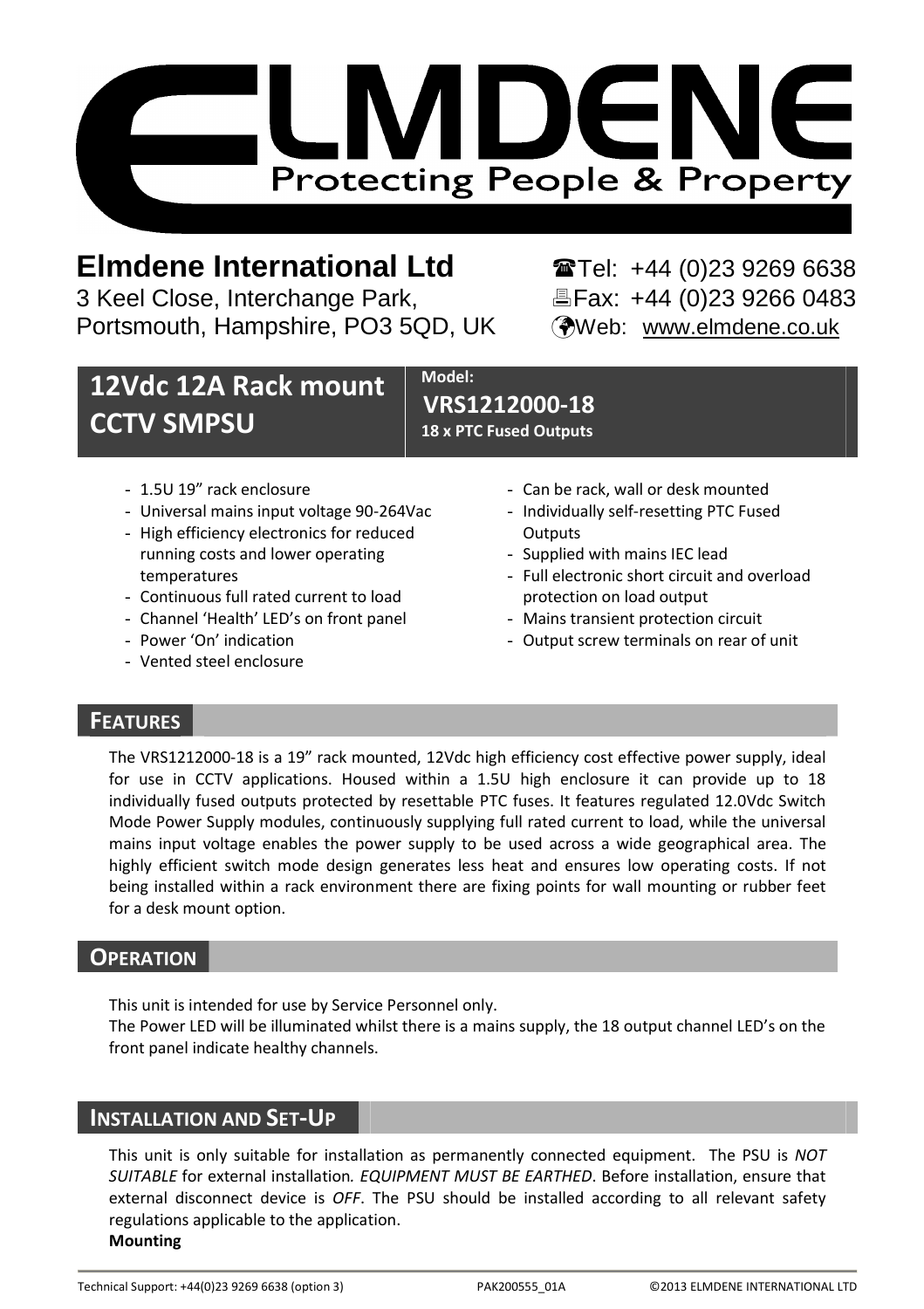

- 1. For rack mounting, connect the two supplied rack mounting lugs using the 4 screws provided. If installing within a rack it is advised to allow airflow around the vented enclosure.
- 2. For wall mounting remove the PSU cover to access the keyhole fixing points; use the appropriate fixings for the mounting surface – replace the cover on completion.
- 3. For desk mounting fix the four supplied self-adhesive feet to the underside of the enclosure.

#### **Mains Power Up**

- 1. Attach the supplied IEC mains cable to a mains outlet socket providing power to the unit, ensure the rear input switch is turned on.
- 2. Check all 18 green output LED's are illuminated on the front panel.
- 3. Disconnect mains power.

#### **Load Outputs**

- 1. Attach correctly rated load cable to the provided screw output terminals. **Note polarity**.
- 2. Re-apply mains power.
- 3. Verify loads are operating correctly.



#### Front and Rear Panel Layouts



#### **PTC Fuses**

This unit uses PTC fuses – these fuses protect the power circuits from overcurrent, by 'breaking' the circuit as their trip current threshold has been reached. Once the fault has been removed (i.e. the short circuit removed) the fuse will automatically reset allowing the circuit to function as normal, without the need to gain access to the internal fuses.

#### **Output Loading**

- The PSU comprises of 3 individual internal power modules.
- Each module supplies a group of 6 outputs.
- Each module/group has a maximum capacity of 4A total current.
- Each group of outputs can supply up to 4A in any combination up to a maximum of 1.5A per single output.

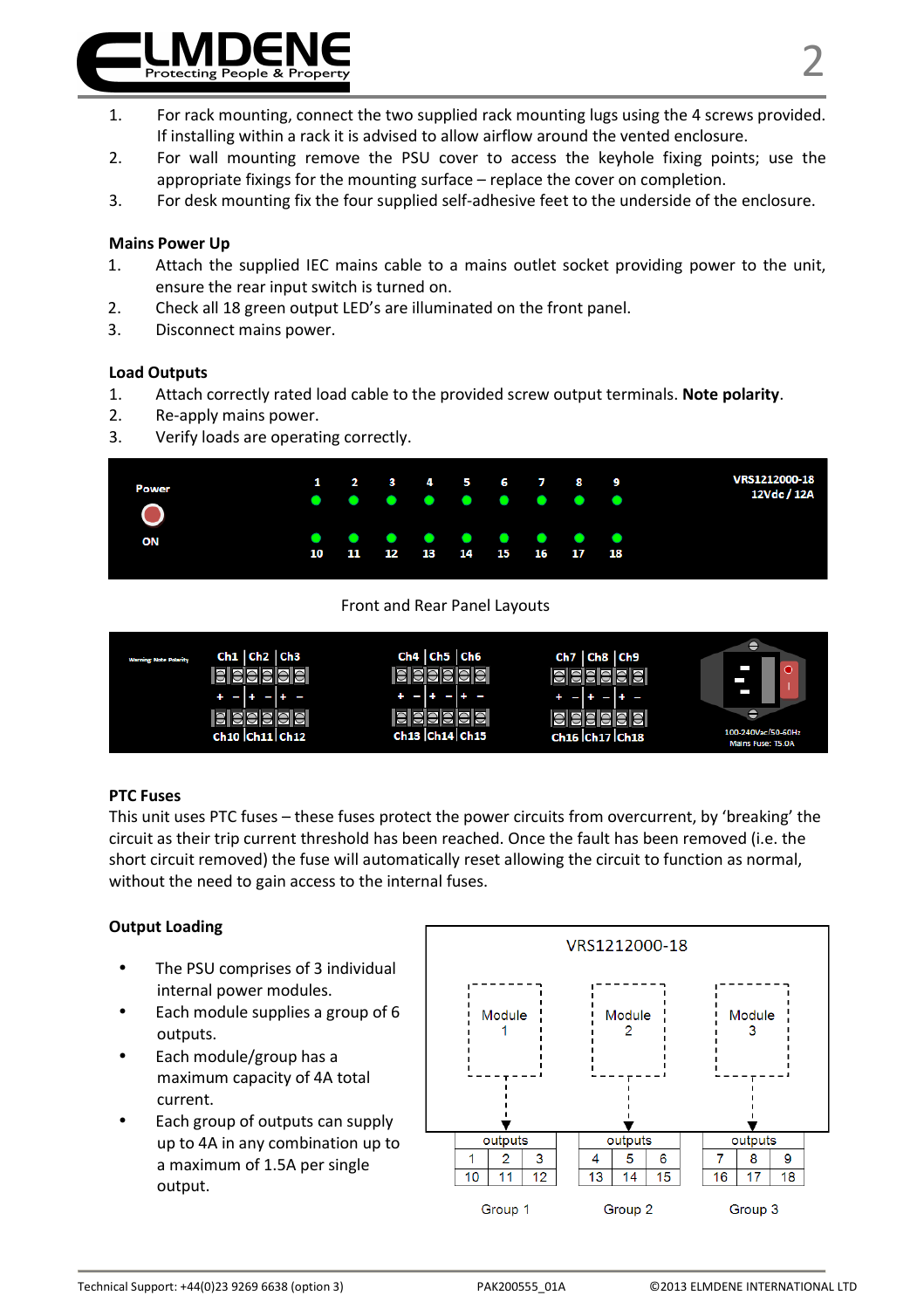

|                                                        | Outputs 1 - 3<br>Output 10 - 12 | Outputs 4 - 6<br>Output 13 - 15 | Outputs 7 - 9<br>Output 16 - 18 |
|--------------------------------------------------------|---------------------------------|---------------------------------|---------------------------------|
| No. of Fused outputs:                                  | 6                               | 6                               |                                 |
| <b>Total Available Current:</b><br>(across 6 channels) | 4A                              | 4A                              | 4Α                              |
| Max single channel:                                    | 1.5A                            | 1.5A                            | 1.5A                            |

### **MAINTENANCE**

There is no regular maintenance required of this PSU.

If an output of the PSU fails the cause of the failure should be investigated e.g. short circuit load. The fault should be rectified before re-attaching the load to the output.

# **DISPOSAL OF PRODUCT AT END OF LIFE**

This product falls within the scope of EU Directives 2002/96/EC Waste Electrical and Electronic Equipment (WEEE). At the end of life, the product must be separated from the domestic waste stream and disposed via an appropriate approved WEEE disposal route in accordance with all national and local regulations.

*For more information see: www.recyclethis.info*